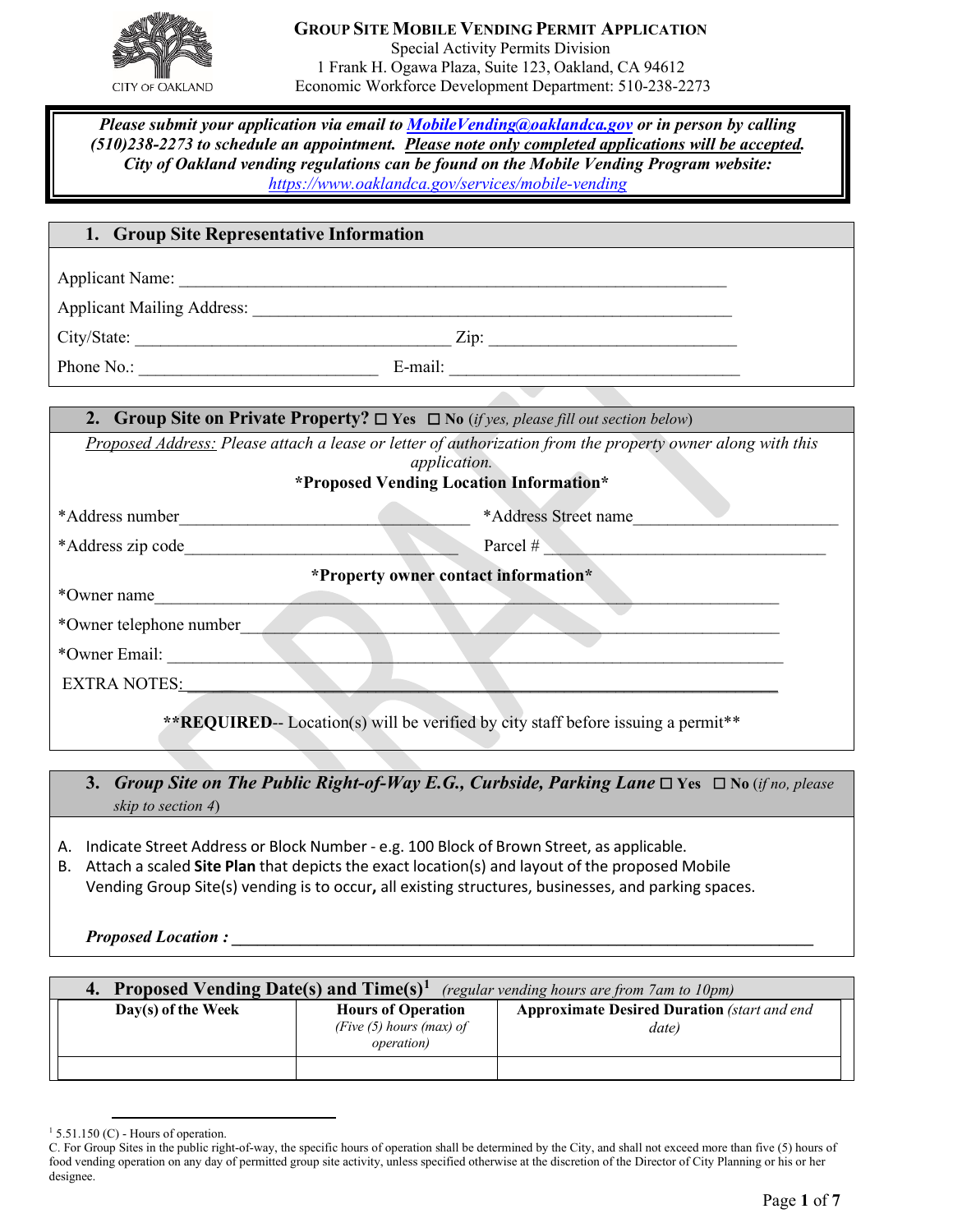

## **GROUP SITE MOBILE VENDING PERMIT APPLICATION**

Special Activity Permits Division 1 Frank H. Ogawa Plaza, Suite 123, Oakland, CA 94612 Economic Workforce Development Department: 510-238-2273

|                         | 5. List of vendors participating in Group Site |            |  |                                     |                                |
|-------------------------|------------------------------------------------|------------|--|-------------------------------------|--------------------------------|
|                         | <b>Owner Name</b>                              | <b>DBA</b> |  | <b>Phone Number</b> License Plate # | <b>Vending Type</b>            |
| $\mathbf{1}$            |                                                |            |  |                                     | Food $\Box$ Merchandise        |
| $\overline{2}$          |                                                |            |  |                                     | $\Box$ Food $\Box$ Merchandise |
| $\mathbf{3}$            |                                                |            |  |                                     | $\Box$ Food $\Box$ Merchandise |
| $\overline{\mathbf{4}}$ |                                                |            |  |                                     | $\Box$ Food $\Box$ Merchandise |
| 5                       |                                                |            |  |                                     | Food $\Box$ Merchandise<br>IЦ  |
| 6                       |                                                |            |  |                                     | Food $\Box$ Merchandise<br>Щ   |
| $\overline{7}$          |                                                |            |  |                                     | $\Box$ Food $\Box$ Merchandise |
| 8                       |                                                |            |  |                                     | $\Box$ Food $\Box$ Merchandise |
| 9                       |                                                |            |  |                                     | Food $\Box$ Merchandise<br>łП  |
| 10                      |                                                |            |  |                                     | $\Box$ Food $\Box$ Merchandise |

## **6. Restroom Requirement for Group Site[2](#page-1-0)**

### *Restroom Authorization must be within 200-feet of the stationary vending location.*

- Portable Restroom Unit?  $\Box$  Yes  $\Box$  No (if yes, please provide a copy of the lease agreement)
- Brick and Mortar Restroom Permission?  $\Box$  Yes  $\Box$  No (if yes, please provide a copy of the restroom permission agreement)

Name of Business Providing Restroom Access:

Business Address:

Business Owner's Name:

Business Phone number: \_\_\_\_\_\_\_\_\_\_\_\_\_\_\_\_\_\_\_\_\_\_\_\_\_\_\_ Business Owner Email\_\_\_\_\_\_\_\_\_\_\_\_\_\_\_\_\_\_\_\_\_\_

Vendor use of restroom: Date(s) Flours of use Hours of use

Business Owner Signature: <br>
Date: <br>
Date:

Other\_\_\_\_\_\_\_\_\_\_\_\_\_\_\_\_\_\_\_\_\_\_\_\_\_\_\_\_\_\_\_\_\_\_\_\_\_\_\_\_\_\_\_\_\_\_\_\_\_\_\_\_\_\_\_\_\_\_\_\_\_\_\_\_\_\_\_\_\_\_\_\_\_\_\_\_\_\_\_\_\_\_\_ *\*Submit a copy of the authorization letter for employees to use the restroom along with this application. \* \*Note: City staff will verify agreement before issuing a vending permit\**

<span id="page-1-0"></span><sup>2</sup> 5.51.050 (E) - Permitted area.

E. Each stationary individual food vending facility and group site shall be located within two hundred (200) feet of a restroom facility that employees can legally access.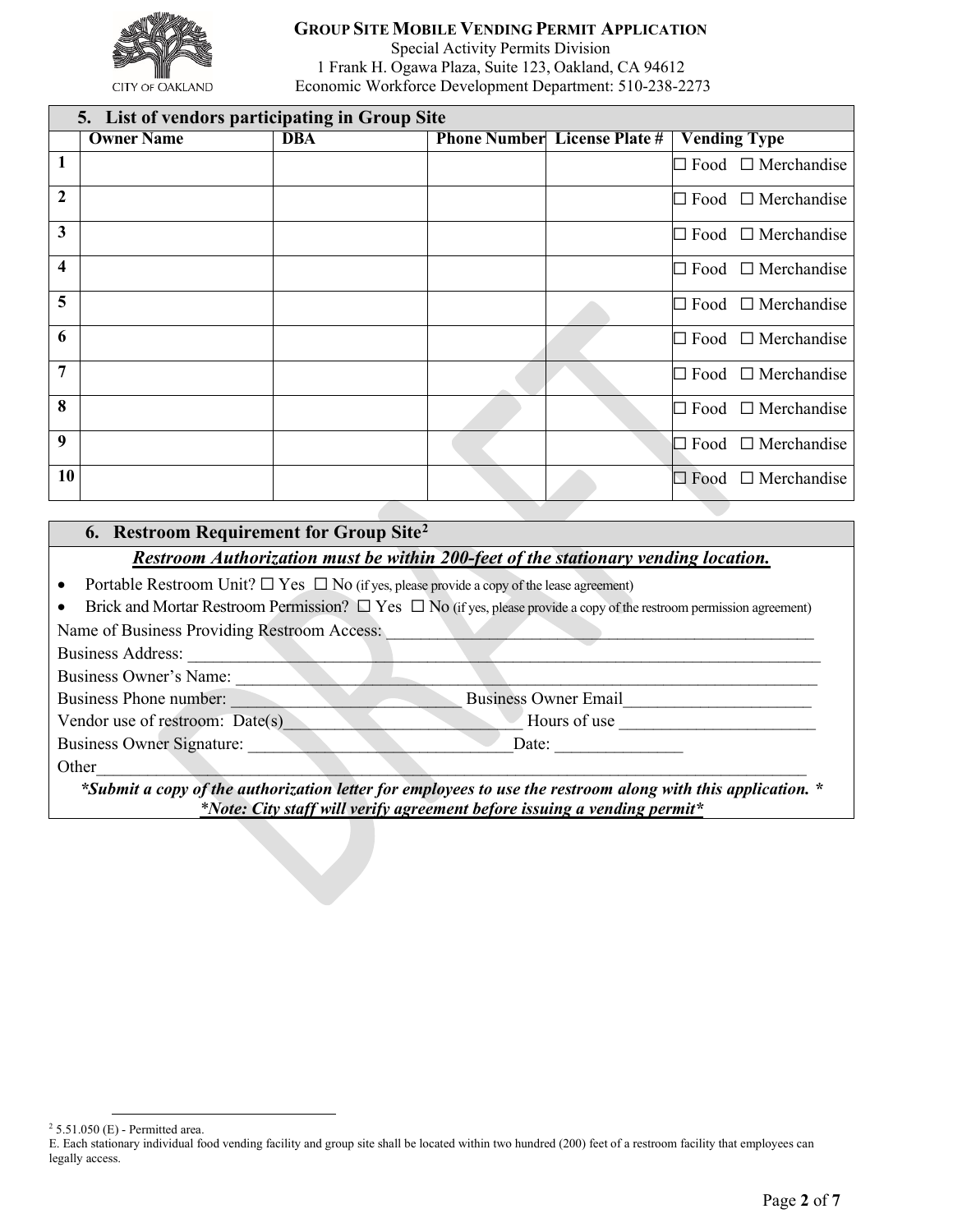

### **GROUP SITE MOBILE VENDING PERMIT APPLICATION** Special Activity Permits Division 1 Frank H. Ogawa Plaza, Suite 123, Oakland, CA 94612 Economic Workforce Development Department: 510-238-2273

*Please provide the following information for each proposed Vendor. Attach additional sheets as necessary.* 

| 7. Food Vendor/Owner Information                                                                                                                             |
|--------------------------------------------------------------------------------------------------------------------------------------------------------------|
| Individual Mobile Vending Permit Number, if applicable: (if, yes, skip to section 11)                                                                        |
| Vendor Name                                                                                                                                                  |
| Legal and Business Name                                                                                                                                      |
| Mailing Address                                                                                                                                              |
| Mobile Phone #<br>Alt Phone #                                                                                                                                |
| Commissary Kitchen Name & Address                                                                                                                            |
| Oakland Business Tax Certificate#                                                                                                                            |
| Alameda County Health Permit # and Expiration Date (provide a copy)                                                                                          |
| CA Seller's Permit # and Expiration Date (provide a copy)                                                                                                    |
| City of Oakland Fire Prevention Fire Permit Information: Permit # Permit Exp Date:                                                                           |
| *Type of Vending Unit (e.g., truck, trailer, pushcart) or other movable wheeled equipment or vehicle approved by<br>Alameda Environmental Health Department: |

|    |                          | <b>8. Food Vendor/Owner Demographics</b> (please note individual demographic information is confidential)                                                                                                                                                                                             |
|----|--------------------------|-------------------------------------------------------------------------------------------------------------------------------------------------------------------------------------------------------------------------------------------------------------------------------------------------------|
| a. | Owner age:               | $\Box$ 21-39<br>$\Box$ 40-69<br>$\Box$ 70 and over<br>$\Box$ 18-20<br>$\Box$ Decline to state                                                                                                                                                                                                         |
| b. |                          | <b>Owner Race/Ethnicity:</b> $\Box$ African American/Black $\Box$ American Indian or Alaska Native $\Box$ Asian                                                                                                                                                                                       |
|    |                          | Caucasian/White $\Box$ Hispanic/Latinx $\Box$ Hawaiian or Pacific Islander                                                                                                                                                                                                                            |
|    |                          | $\Box$ Decline to state<br>Other:                                                                                                                                                                                                                                                                     |
|    | <b>Owner Gender:</b>     | $\Box$ Male/Man $\Box$ Female/Woman $\Box$ Nonbinary $\Box$ Transgender $\Box$ Decline to state                                                                                                                                                                                                       |
| d. | <b>Owner Disability:</b> | $\Box$ Yes, I have a disability/One or more of the owners of the business entity has a disability<br>$\Box$ No, I do not have a disability/None of the owners of the business entity has a disability<br>$\Box$ Decline to state                                                                      |
| e. |                          | <b>Owner Education:</b> $\Box$ No High School Diploma<br>$\Box$ High School Graduate or Equivalency<br>$\square$ Some college, No Degree<br>$\Box$ Professional Certification $\Box$ Associate's Degree<br>$\Box$ Bachelor's Degree $\Box$ Graduate or Professional Degree<br>$\Box$ Decline to State |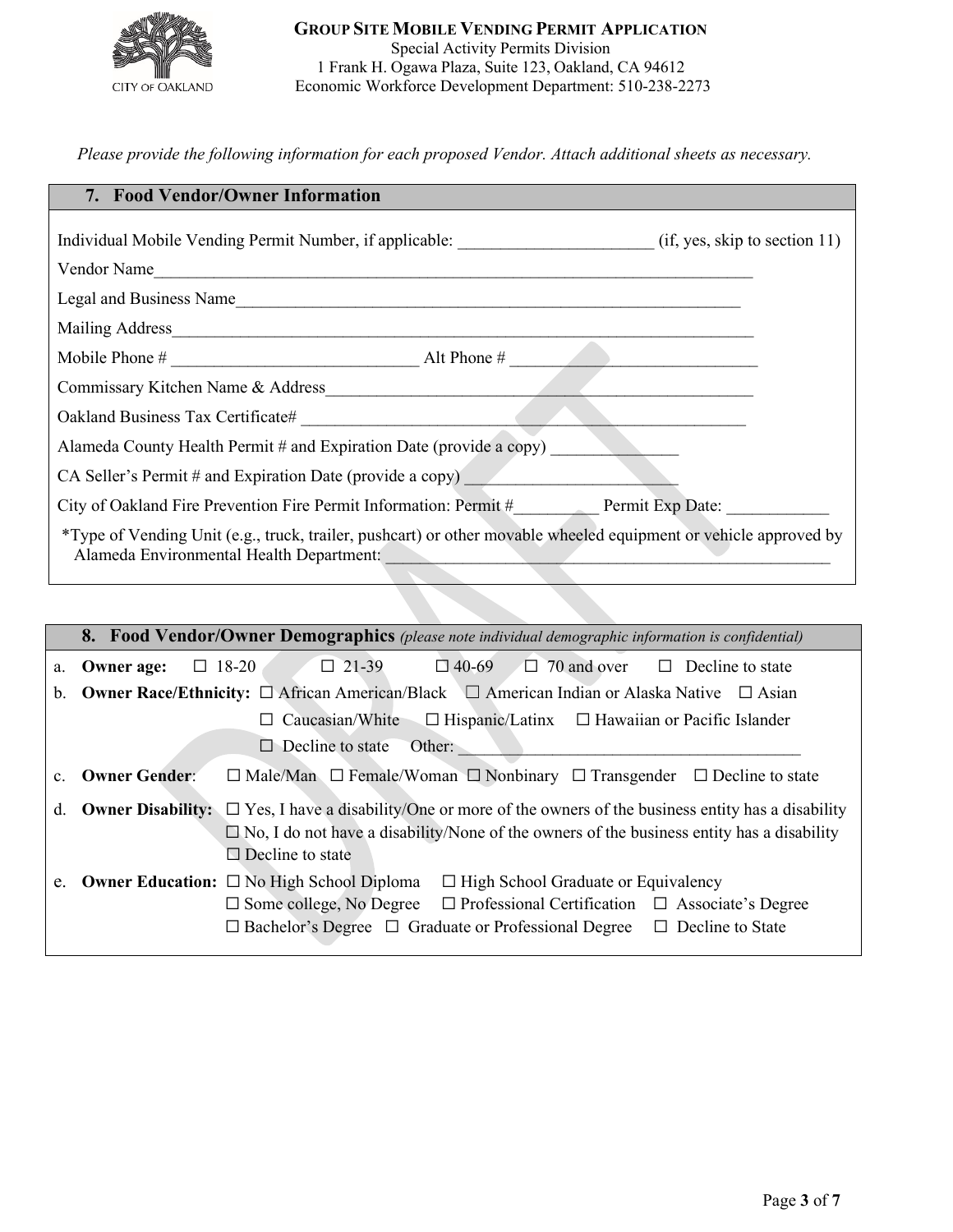

*Please provide the following information for each proposed Vendor. Attach additional sheets as necessary.* 

| 9. Merchandise Vendor/Owner Information (if merchandise vendors are participating)                                                                                                    |
|---------------------------------------------------------------------------------------------------------------------------------------------------------------------------------------|
| Individual Mobile Vending Permit Number, if applicable: (if, yes, skip to section 11)                                                                                                 |
| Vendor Name                                                                                                                                                                           |
| Legal and Business Name                                                                                                                                                               |
|                                                                                                                                                                                       |
|                                                                                                                                                                                       |
|                                                                                                                                                                                       |
| CA Seller's Permit # and Expiration Date (provide a copy)                                                                                                                             |
| *Type of Vending Unit (e.g., truck, trailer, pushcart, pop-up tent (merchandise vendors only) or personal vehicle<br>(merchandise vendors only) or other movable wheeled equipment. * |
| 10. Merchandise Vendor/Owner Demographics (please note individual demographic information is<br>confidential)                                                                         |
| <b>Owner age:</b> $\Box$ 18-20 $\Box$ 21-39 $\Box$ 40-69 $\Box$ 70 and over $\Box$ Decline to state<br>a.                                                                             |
| Owner Race/Ethnicity: □ African American/Black □ American Indian or Alaska Native □ Asian<br>b.                                                                                       |
| $\Box$ Hispanic/Latinx $\Box$ Hawaiian or Pacific Islander<br>$\Box$ Caucasian/White                                                                                                  |
| Decline to state Other:                                                                                                                                                               |
| <b>Owner Gender:</b> $\Box$ Male/Man $\Box$ Female/Woman $\Box$ Nonbinary $\Box$ Transgender $\Box$ Decline to state<br>$c_{\cdot}$                                                   |
| <b>Owner Disability:</b> $\Box$ Yes, I have a disability/One or more of the owners of the business entity has a<br>d.<br>disability                                                   |

□ Decline to state

e. **Owner Education:** ☐ No High School Diploma ☐ High School Graduate or Equivalency

☐ No, I do not have a disability/None of the owners of the business entity has a disability

 ☐ Some college, No Degree ☐ Professional Certification ☐ Associate's Degree ☐ Bachelor's Degree ☐ Graduate or Professional Degree ☐ Decline to State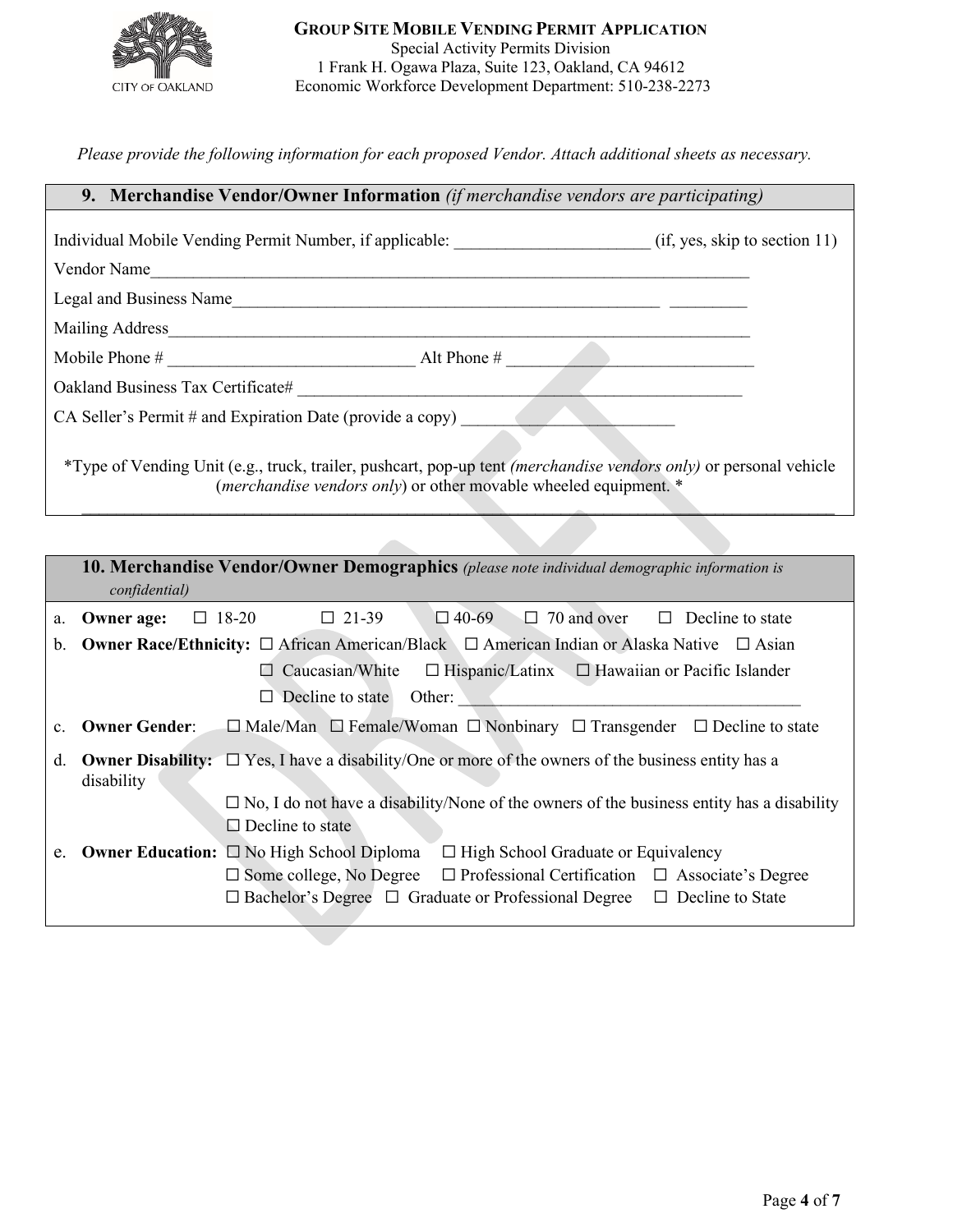

## **11. RESTAURANT AND/OR MERCHANDISE STORE WAIVER\***

 TO BE COMPLETED IF GROUP SITE IS VENDING WITHIN 300-FEET OF A BRICK-AND-MORTAR RESTAURANT TO BE COMPLETED IF GROUP SITE WILL BE VENDING WITHIN 300-FEET OF A MERCHANDISE STORE.

**Group site representative must complete this section if they are requesting a waiver from a brick-andmortar:**

For the owners of a restaurant/café or merchandise store within a buffer distance of a site where a vendor is seeking a permit to vend: With my signature, I authorize this application from a vending business to sell within the above-described buffer distances.

| Food vendors--Café/Restaurant #1 or Merchandise Vendor---Merchandise Store                                   |  |
|--------------------------------------------------------------------------------------------------------------|--|
|                                                                                                              |  |
|                                                                                                              |  |
|                                                                                                              |  |
|                                                                                                              |  |
|                                                                                                              |  |
| Food vendors--Café/Restaurant #2 or Merchandise Vendor---Merchandise Store                                   |  |
|                                                                                                              |  |
|                                                                                                              |  |
|                                                                                                              |  |
|                                                                                                              |  |
| Food vendors--Café/Restaurant #3 or Merchandise Vendor---Merchandise Store                                   |  |
|                                                                                                              |  |
|                                                                                                              |  |
| Owner's Name:                                                                                                |  |
|                                                                                                              |  |
|                                                                                                              |  |
| * Signatures required from merchandise (for merchandise vendors) stores and restaurants (for food vendors) * |  |
|                                                                                                              |  |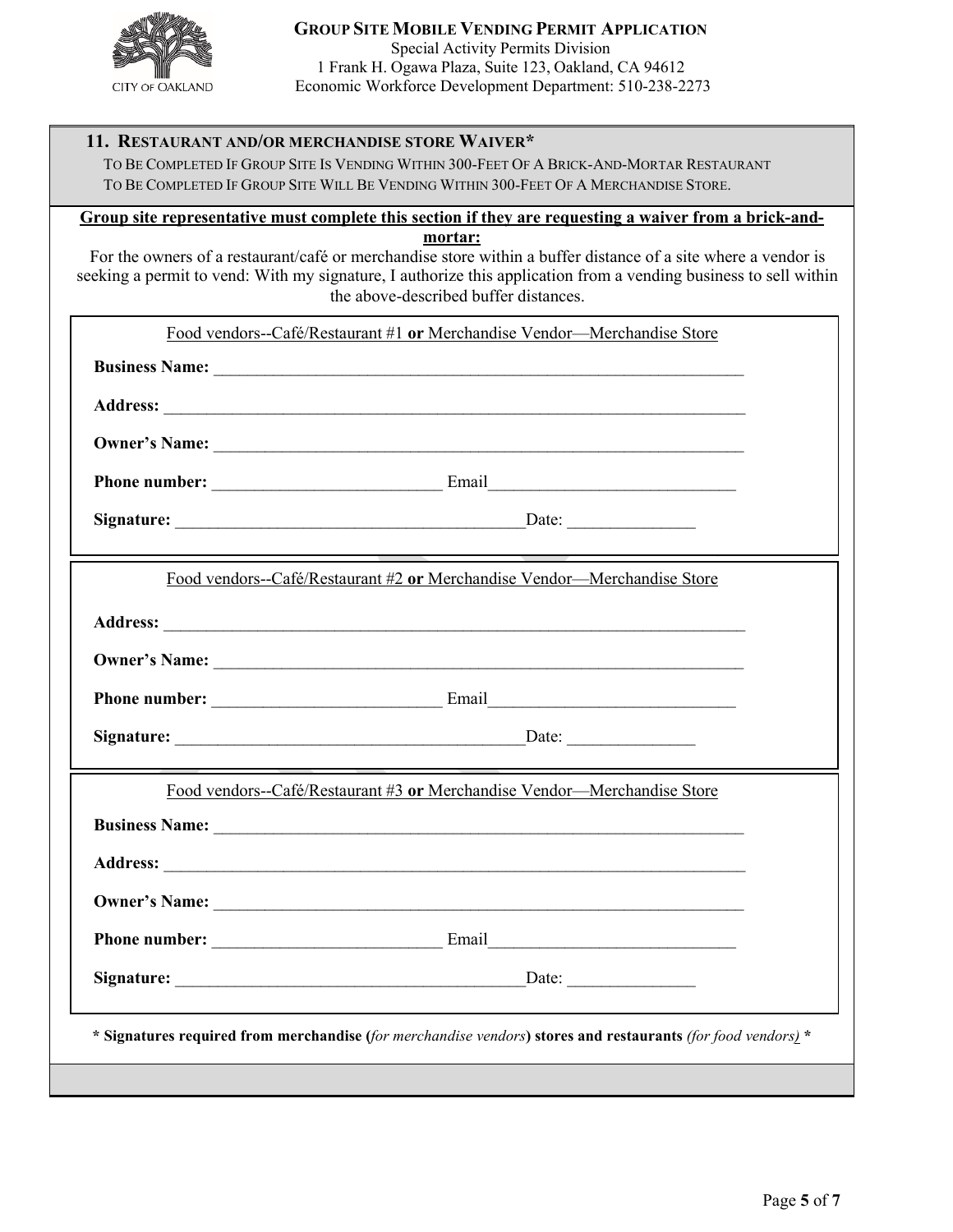

# **12. SCHOOL WAIVER** *(To be completed if vendor obtains a school waiver as detailed below)*

Vendors **may not sell within 300 feet of any school**, between 7 a.m. and 6 p.m., Monday through Friday, **unless the school's supervising entity\* provides a waiver to serve healthy food or to sell merchandise**.

**Applicant must complete this section if they are requesting a waiver from a school's supervising entity\* to help the supervising entity make a determination:**

### Name of School:

**Address of School:** \_\_\_\_\_\_\_\_\_\_\_\_\_\_\_\_\_\_\_\_\_\_\_\_\_\_\_\_\_\_\_\_\_\_\_\_\_\_\_\_\_\_\_\_\_\_\_\_\_\_\_\_\_\_\_

*I, the undersigned, have attached a copy of the menu, which shows that the vendor will only sell "healthy foods" such as fruits; non-fried vegetables; dairy foods; food made from nuts, seeds, legumes, cheese; foods made from whole grains (defined as 51% or more); foods which do not contain trans-fat. Beverages for sale in this definition include: water; 100% fruit or vegetable juice; nonfat and 1% milk; and non-dairy milk, such as soy. Sugar-sweetened beverages, candy and soda are not considered "healthy" under these guidelines and under Flex Streets Initiative.* 

 *Signature of Vendor/Owner Date*

|                                                                                                                                                                                                                                | TO BE COMPLETED BY SCHOOL'S SUPERVISING ENTITY* (if waiver is granted): |                       |
|--------------------------------------------------------------------------------------------------------------------------------------------------------------------------------------------------------------------------------|-------------------------------------------------------------------------|-----------------------|
| Specify if there is any time of day when vending is prohibited:                                                                                                                                                                |                                                                         |                       |
| Please list any Restrictions: Note that the contract of the contract of the contract of the contract of the contract of the contract of the contract of the contract of the contract of the contract of the contract of the co |                                                                         |                       |
| *School's Supervising Entity:                                                                                                                                                                                                  |                                                                         |                       |
|                                                                                                                                                                                                                                | (Printed Name, Title)                                                   | <i>(Phone Number)</i> |
|                                                                                                                                                                                                                                | <i>(Signature)</i>                                                      | (Date)                |

supervising entity is the Executive Director of OUSD Nutritional Services.

### **13. Would you like to be featured on our City of Oakland's mobile vending website so event organizers can contact you?** ☐ No ☐ Yes

If yes, please provide below your company's name, type of food/merchandise, your website link, and/or email that you would like displayed on the City of Oakland's website:

 $\_$  , and the contribution of the contribution of the contribution of the contribution of the contribution of  $\mathcal{L}_\text{max}$ \_\_\_\_\_\_\_\_\_\_\_\_\_\_\_\_\_\_\_\_\_\_\_\_\_\_\_\_\_\_\_\_\_\_\_\_\_\_\_\_\_\_\_\_\_\_\_\_\_\_\_\_\_\_\_\_\_\_\_\_\_\_\_\_\_\_\_\_\_\_\_\_\_\_\_\_\_\_\_\_\_\_\_\_\_\_\_\_\_\_

## **Type of Food/Merchandise** (Less than 10 words)